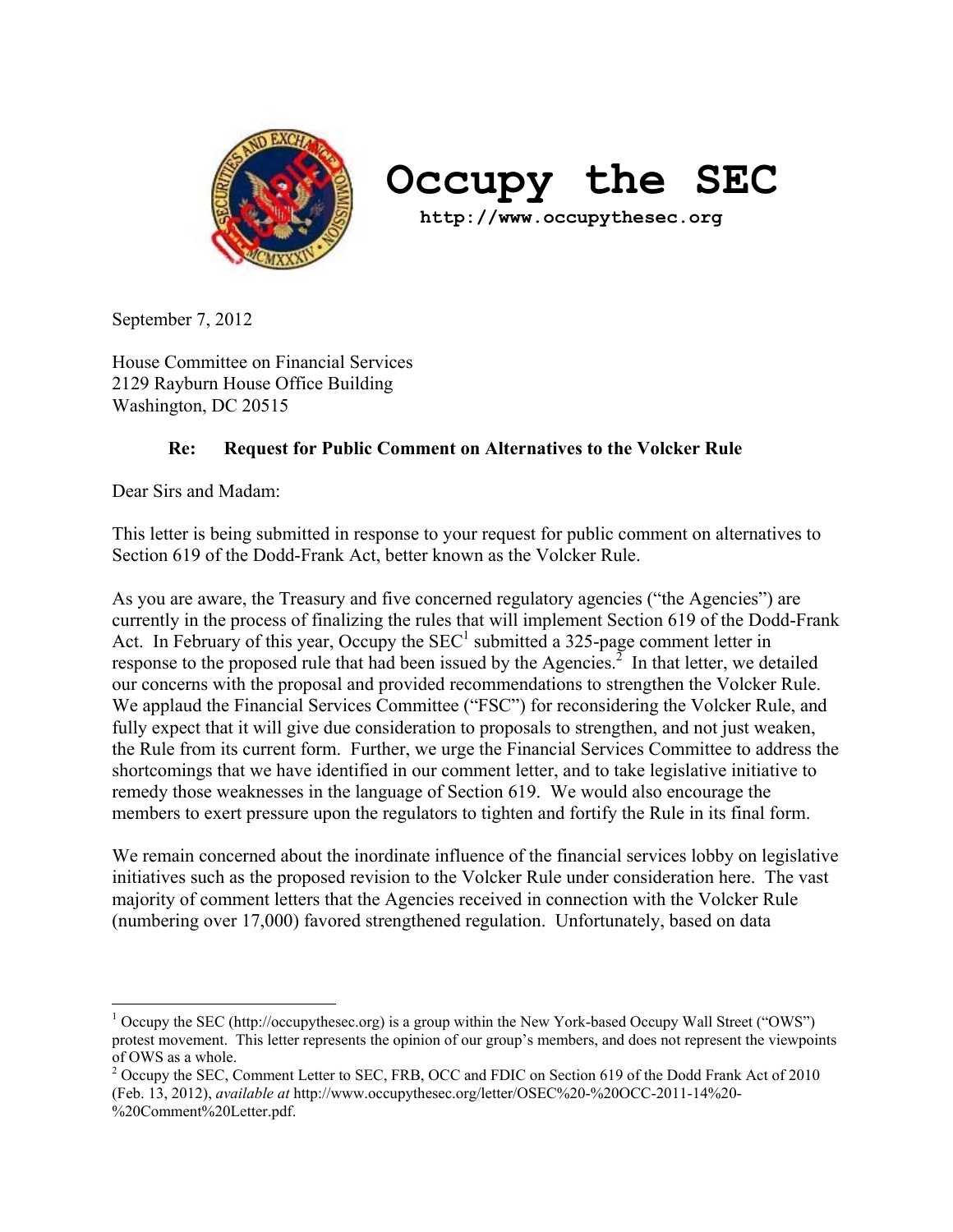compiled by Public Citizen,<sup>3</sup> it appears that 36 of the 61 members of the House Financial Services Committee (59% of the membership) have gone on record in favor of weakening the Volcker Rule, by signing certain comment letters to the Agencies that echo industry lobbyists' positions. Shockingly, no member of the Committee submitted or signed a comment letter advocating strengthening of the Rule. The divergence between public support for the terms of the Rule and the opposition of many of the Committee members is a particular point of concern.

A. Recommendations for Strengthening Specific Provisions in the Volcker Rule

We recommend that the FSC adopt the following specific modifications to Section 619.

## **Loans**

Section 619 exempts the sale or securitization of "loans" without defining that term. The Agencies' Proposed Rule implies that securities, derivatives, and commodity futures do not fall within the purview of exempted "loans," but we recommend that Congress explicitly define the contours of "loan" to read as follows:

Loan means any loan, lease, extension of credit, or secured or unsecured receivable. A loan shall not mean a position:

- 1. having the expectation of profits arising from a common enterprise which depends solely on the efforts of a promoter or third party,
- 2. in which there is common trading for speculation or investment, or
- 3. that materially has the characteristics of a commodity, security, or derivative.

## **Exclusion of Commodities**

Section 619's coverage of commodities is troubling. The statute defines proprietary trading to include transactions in:

any security, any derivative, any contract of sale of a commodity for future delivery, any option on any such security, derivative, or contract, or any other security or financial instrument that the appropriate Federal banking agencies, the Securities and Exchange Commission, and the Commodity Futures Trading Commission may, by rule as provided in subsection  $(b)(2)$ , determine. <sup>4</sup>

The statute does not explicitly include spot commodities, instead referring to commodity futures and forwards. In the Congressional Record, Senator Merkley stated that the intent behind Section 619 was to define proprietary trading to cover "a wide range of financial instruments, including securities, commodities, futures, options, derivatives, and any similar financial instruments."<sup>5</sup> This colloquy suggests that a revised Volcker Rule should cover spot

 $\overline{a}$ 

<sup>&</sup>lt;sup>3</sup> Public Citizen, Industry's Messengers: Congressional Recipients of Large Contributions from the Financial Services Sector Swamp Agencies With Requests To Weaken the Volcker Rule *passim* (Mar. 2012), http://www.citizen.org/documents/industrys-messengers-volcker-rule-report.pdf. 4

 $4$  12 U.S.C. § 1851(h)(4) (2012).

 $<sup>5</sup>$  156 Cong. Rec. S5895 (daily ed. July 15, 2010) (statement of Sen. Levin) (emphases added).</sup>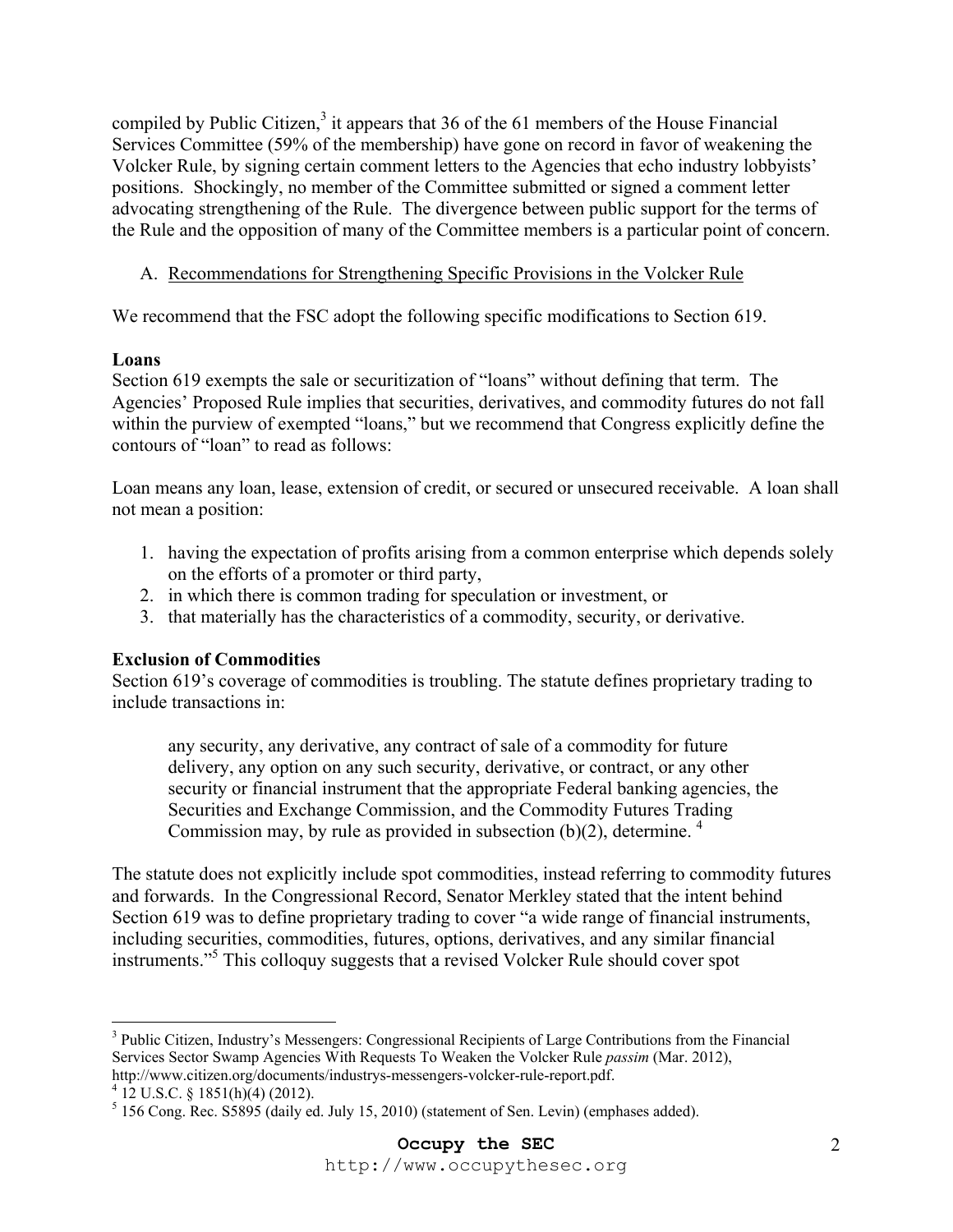commodities as well. The expansive breadth of this language also militates in favor of the inclusion of foreign exchange and currency positions within the ambit of the Rule.

#### **Underwriting**

Section  $619(d)(1)(B)$  exempts certain "underwriting ... activities" from the prohibition on proprietary trading. This section is bereft of any mention of "private placement activities" or "placement agent." The Agencies have transgressed their delegated authority by allowing the underwriting exemption in the Volcker Rule to include private placements.

Under the basic securities law definition of the term, an "underwriter" includes "any person who has purchased from an issuer with a view to, or offers or sells for an issuer in connection with, the distribution of any security."6 Such a person is required to file a registration statement before offering to sell a security as part of a primary distribution.<sup>7</sup> Conversely, if a person is legally exempt from the registration statement requirement, that person cannot be an "underwriter" under Section  $2(a)(11)$  of the Securities Act of 1933 ("33 Act"). For example, a placement agent relying on the Rule 144 exemption is not considered an "underwriter."<sup>8</sup> Thus, the Section 2(a)(11) definition of underwriter would require that any underwriting activities permitted under the Volcker Rule be in connection with regulated securities.

Much to our chagrin, the Agencies have found a way to bypass this basic stricture. In defining the term "underwriter" in the Proposed Rule, the Agencies curiously rely on the definition of that term in Regulation M, instead of the more obvious and basic definition found at Section 2(a)(11) of the '33 Act.<sup>9</sup> Section 2(a)(11) has close to a century of case law and interpretive guidance supporting it, and is therefore more appropriate than the Regulation M definition. Regulation M is also a poor definitional source because the underlying purpose behind it conflicts with the underlying purpose behind the Volcker Rule. Regulation M was designed to prevent manipulation and other activities that could artificially influence the market for an offered security.<sup>10</sup> Thus, a broad interpretation of the term "underwriter" was naturally necessary in that context to promote greater investor protection and market stability. However, using the same broad interpretation of "underwriter" in the context of Section 619 would actually undermine

 $\overline{a}$ 

 $6$  15 U.S.C. § 80b-2(a)(11).

 $^7$  15 U.S.C. §§ 80b-4(1), 5(c).

<sup>&</sup>lt;sup>8</sup> Preliminary Note to Rule 144, 17 C.F.R.  $\S 230.144$  (2012).

<sup>9</sup> *Compare* 17 C.F.R. § 242.100 (2011) (Regulation M definition) ("Underwriter means a person who has agreed with an issuer or selling security holder: (1) to purchase securities for distribution; or (2) to distribute securities for or on behalf of such issuer or selling security holder; or (3) to manage or supervise a distribution of securities for or on behalf of such issuer or selling security holder."), *with* 15 U.S.C.. § 77b(11) (2011) (Section 2(a)(11) definition of underwriter) ("The term 'underwriter' means any person who has purchased from an issuer with a view to, or offers or sells for an issuer in connection with, the distribution of any security, or participates or has a direct or indirect participation in any such undertaking, or participates or has a participation in the direct or indirect underwriting of any such undertaking; but such term shall not include a person whose interest is limited to a commission from an underwriter or dealer not in excess of the usual and customary distributors' or sellers' commission. As used in this paragraph the term 'issuer' shall include, in addition to an issuer, any person directly or indirectly controlling or controlled by the issuer, or any person under direct or indirect common control with the issuer.").

<sup>10</sup> FINRA, *Regulation M Filings*, http://www.finra.org/Industry/Compliance/RegulatoryFilings/RegulationM/ (last visited Jan. 5, 2012).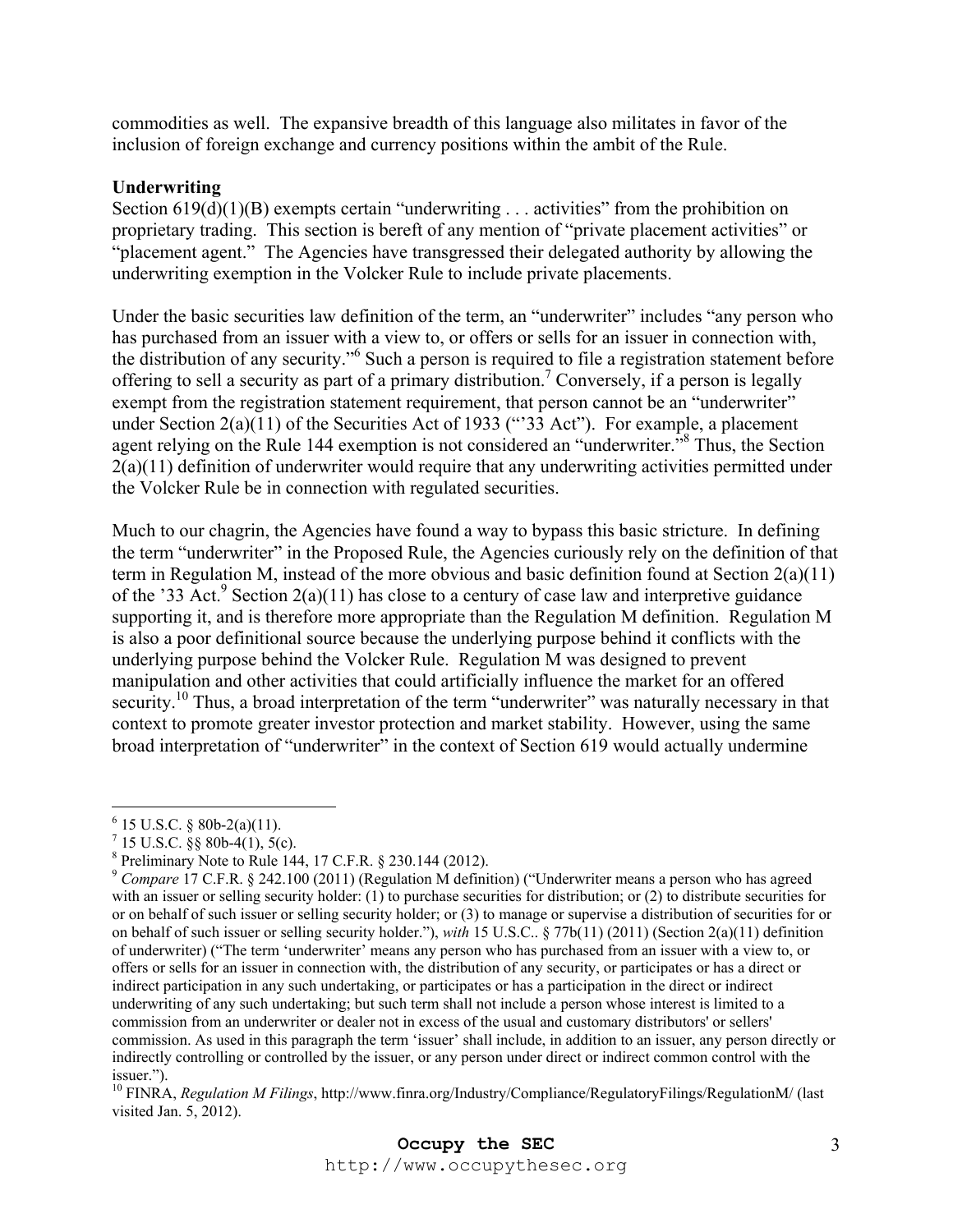investor protection, as it would increase the size of the underwriting loophole through which covered banking entities could conduct risky proprietary trading activities.

The FSC should enact clarifying legislation that would firmly define the exemption for "underwriting" to follow Section  $2(a)(11)$  (should it deem such an exemption necessary in the first place).

#### **Market Making**

Market making is an indispensable component of liquid, efficient markets. This service, however, simply does not belong in banks. One of the most challenging aspects of our attempt to digest and comment on the Volcker Rule has been understanding the presupposition that government-backstopped banks have some inherently proper role in market making. We are familiar with the extensive lobbying efforts by the banking industry to present this idea as a fact, but we propose that the FSC seriously reconsider this premise for both the safety and soundness of the industry and the simplicity of this Rule.

It is our opinion that the Volcker Rule would be universally improved by removing the blanket exemption for market making, as this exemption creates great financial risk (by providing substantial opportunity for evasion) with limited commensurate economic benefit. As we explain below, market making and other currently-exempted activities can continue unabated at non-banks even after the implementation of the Volcker Rule.

#### **Risk Mitigating Hedging**

Our general interpretation of the Risk-Mitigating Hedging exemption is that any proprietary trade can be effectively disguised as the hedge to some risk, thereby facilitating evasion around the ban on proprietary trading. In an attempt to account for the substantial differences among traded instruments, the Rule has broadened the scope of permissible hedging activity to ubiquity.

The statute allows for aggregated hedging in Section  $619(d)(1)(C)$ , which is troubling and worthy of correction in a revised iteration of the Volcker Rule. An effective Volcker Rule would remove all implicit or explicit allowances for the dangerous practice of aggregated or "portfolio" hedging. Generally, a banking entity's need to engage in substantive aggregated hedging is actually indicative of a failure to appropriately mitigate risks at lower levels within the entity. Therefore, allowing this high-level hedging to continue unhindered runs counter to the underlying risk-mitigating purposes of the Rule.

The 'London Whale" fiasco, involving multi-billion dollar proprietary trading losses at JPMogan's Chief Investment Office (CIO), should serve as a wake-up call to the Committee to clarify the statutory language relating to the hedging exemption so as to preclude any firm from availing itself of the hedging exemption to surreptitiously run proprietary trades.

We strongly urge Financial Services Committee members who favor stronger financial reform to endorse these proposed changes and to submit comment letters to the Agencies to that effect.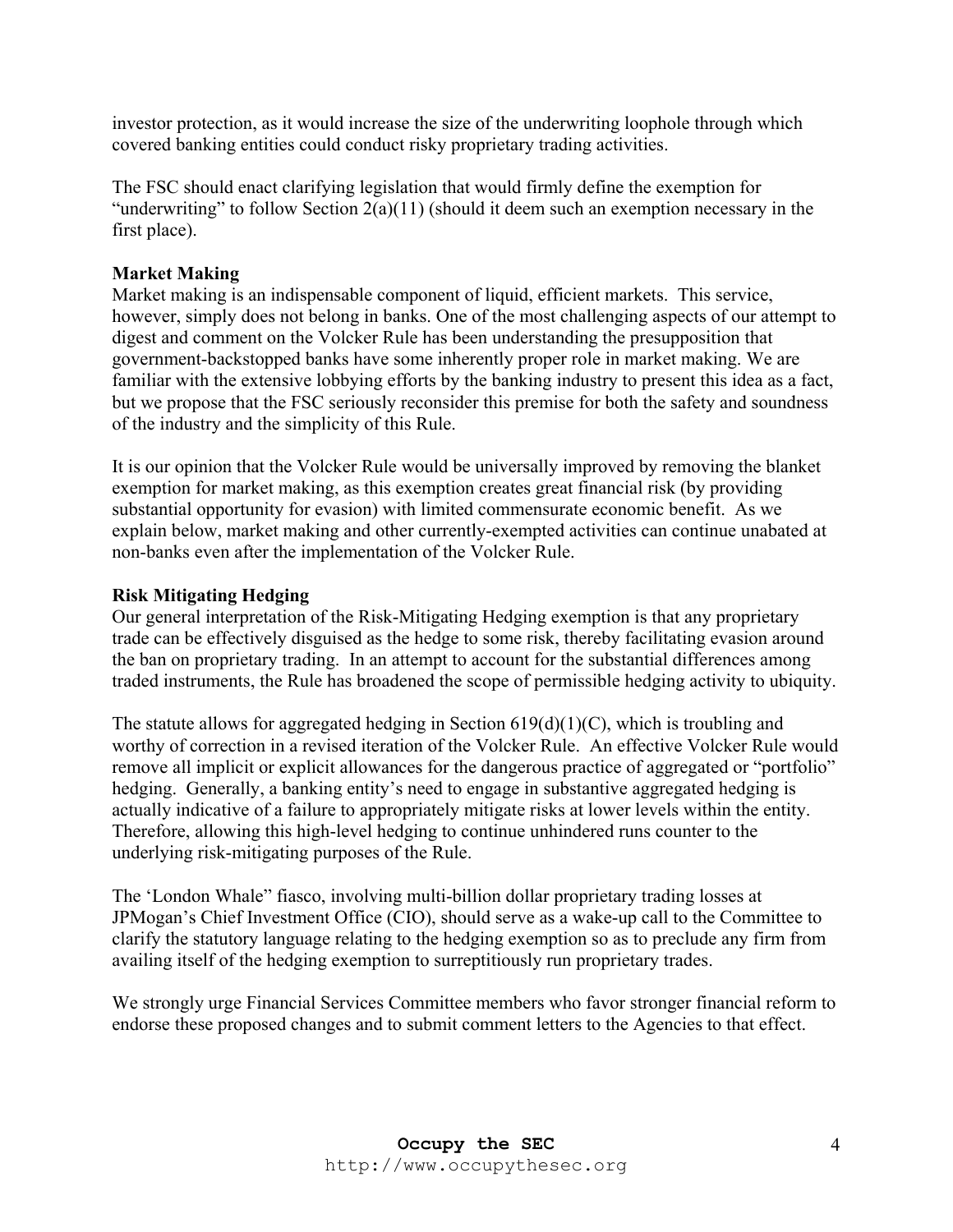## B. The Need for a Fortified Version of the Volcker Rule

During the legislative process, the Volcker Rule was woefully enfeebled by the addition of numerous loopholes and exceptions. The banking lobby exerted inordinate influence on Congress and succeeded in diluting the statute, despite the catastrophic failures that bank policies have produced and continue to produce. We encourage the FSC to take the initiative to revamp the Volcker Rule into a stronger and more effective piece of legislation.

A fortified Volcker Rule has the potential to rein in certain speculative trading practices by banking entities that enjoy ready access to customer deposits and virtually limitless funding through various Federal Reserve programs. We encourage the members of the FSC to stand strong against the flood of deregulatory pressure that they have and will continue to face in connection with their proposed revision of the Volcker Rule. A vigorously implemented and enforced Volcker Rule would serve as insurance against the need for future bank bailouts funded by taxpayers. It would also reduce the risk of rampant macroeconomic inflation caused by the Federal Reserve's multi-trillion dollar bailout of banks.<sup>11</sup> Moreover, a strong Volcker Rule would reduce the risk of the FDIC having to replace missing deposits occasioned by heedless proprietary trading – a not-inconceivable possibility given the recent example of broker-dealer MF Global and its "missing" customer funds. In short, Congress must take advantage of this historic opportunity to protect the financial position of the average person living in the United States.

We recognize that many House Financial Services Committee members have been vehemently opposed to the Volcker Rule and its implementation. But the majority of informed members of the public are not. **Over 98% of commenters** to the Agencies' proposed Volcker Rule have expressed support for a strengthened version of the Rule, or an outright return to the Glass Steagall standard. A recent poll asked certified financial advisors, "Do you think the Volcker rule will make the financial system safer and healthier?"12 57% of close to 1400 respondents said yes. Similarly, Federal Reserve Governor Sarah Bloom Raskin has recently made a strong showing of support for the Volcker Rule, questioning whether banks that engage in proprietary trading actually provide any real benefit to the overall economy.13 She further dismissed the notion that the Volcker Rule would curtail market liquidity, given that pure investment banks

 $\overline{a}$ 

 $11$  A July 21, 2011 study by the Government Accountability Office indicated that the "total transaction amounts" for Federal Reserve lending actually totaled a staggering \$16 trillion. U.S. Gov't Accountability Office, GAO-11-696, Opportunities Exist to Strengthen Policies and Processes for Managing Emergency Assistance Needed 131 (2011); *see also* Bill McGuire, *Fed Loaned Banks Trillions in Bailout, Bloomberg Reports*, ABC News, Nov. 28, 2011, http://abcnews.go.com/blogs/business/2011/11/fed-gave-banks-trillions-in-bailout-bloomberg-reports/. By comparison, the entire inflation-adjusted GDP of the United States as of the last quarter was only \$13.35 trillion. Timothy R. Homan, *Economy in U.S. Surpasses Pre-Recession Level After 15 Quarters*, Bloomberg Businessweek, Oct. 31, 2011, *available at* http://www.businessweek.com/news/2011-10-31/economy-in-u-s-surpasses-prerecession-level-after-15-quarters.html. To make matters worse, despite being on the Federal Reserve's dole, the same banks have continually issued outlandish bonuses to executives, largely as rewards for highly speculative transactions.

<sup>&</sup>lt;sup>12</sup> Smartbrief, Financial NewsBrief: Reader Survey, Feb. 16, 2012,

http://www.smartbrief.com/servlet/ArchiveServlet?issueid=95D40925-145E-4A6C-838D-58A1F486B83E&lmid=archives.

<sup>13</sup> M.J. Lee, *Bachus Considering Volcker Alternatives*, Politico, Aug. 7, 2012, *available at* http://www.politico.com/news/stories/0812/79461.html.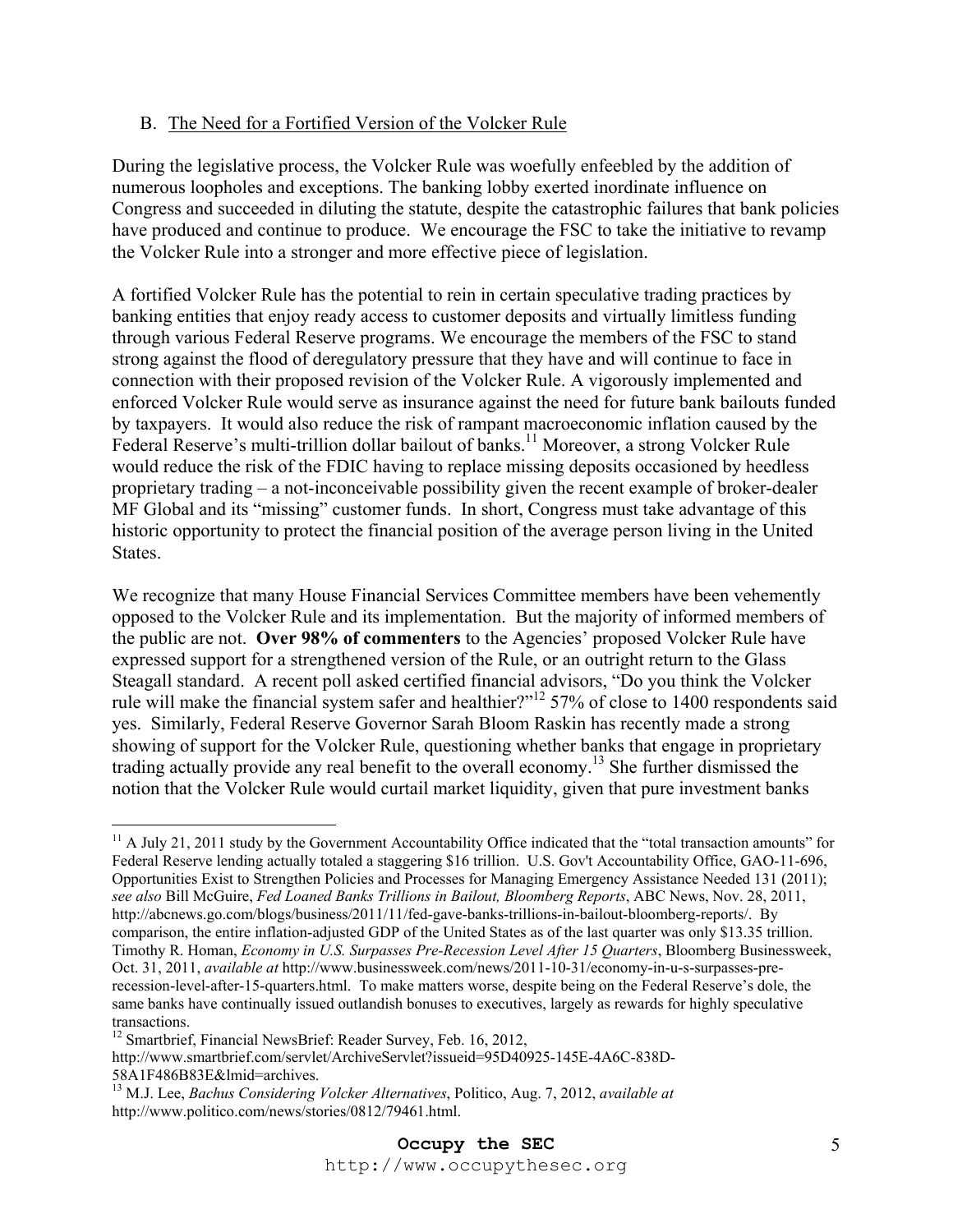and hedge funds can continue to make markets that are vacated by banks covered under the Volcker Rule.14 In fact, supporters of the Volcker Rule and other financial regulations are legion, and include many former insiders with an intimate knowledge of the operations of large banks, such as George Vasey of Merrill Lynch,<sup>15</sup> and Greg Smith of Goldman Sachs.

## C. Fallacious Arguments Commonly Raised in Opposition to the Volcker Rule by Conflicted Members of the Financial Services Committee

Many members of the Financial Services Committee that have written letters to the Agencies in opposition to the Volcker Rule have essentially restated industry talking points in thinly-veiled language. Not surprisingly, these same Congresspeople have received millions of dollars in political donations from the financial services industry. Given this glaring conflict of interest, we urge members of the Committee to take more deliberate steps to properly consider alternative views regarding the Volcker Rule (including those in favor of the Rule), irrespective of funding sources.

A report compiled by Public Citizen<sup>16</sup> reveals the uncomfortably close linkages between industry donations and the tone and content of letters filed in opposition to the Rule. The attached spreadsheet summarizes these relationships, which we explore in more detail below

## **Chairman Bachus's Letter**

In a letter dated December 7, 2011 ("Bachus letter"),<sup>17</sup> Chairman Spencer Bachus (R-Ala.) expressed various oft-repeated criticisms of the Volcker Rule. Joining him as cosigners were Rep. Jeb Hensarling (R-Texas), Rep. Scott Garrett (R-N.J.), and Rep. Shelley Moore Capito (RW.Va.). These Representative have received \$5.1 million from the financial services industry since 2010.

This letter first repeats a standard industry talking point used against financial regulation, claiming that the Volcker Rule could "spark an exodus of clients from U.S. banks to competitors based overseas."18 This statement echoes the Chamber of Commerce's viewpoints on the Volcker Rule: "If customers seek to use full-service financial firms, they may be forced to go overseas to engage in certain transactions, or engage other businesses that fall outside of the Volcker Rule prohibitions."19

 $14 \,$  Id.

<sup>&</sup>lt;sup>15</sup> Travis Waldron, *Former Merrill Lynch Banker: Volcker Rule 'Necessary To Correct A Mistake That Poses A Danger To Our Economy'*, Thinkprogress: Economy, Apr. 17, 2012,

<sup>&</sup>lt;sup>16</sup> Public Citizen, *supra* note 3.<br><sup>17</sup> Rep. Spencer Bachus, Comment Letter to Agencies (Dec. 17, 2011), *available at* 

http://www.federalreserve.gov/SECRS/2012/February/20120217/R-1432/R-

<sup>1432</sup>\_021312\_105463\_511628921984\_1.pdf.<br><sup>18</sup> Id

<sup>&</sup>lt;sup>19</sup> Center for Capital Markets Competitiveness of the United States Chamber of Commerce, Comment Letter to Financial Stability Oversight Council (Nov. 5, 2010), *available at* http://www.centerforcapitalmarkets.com/wpcontent/uploads/2010/04/VOLCKER-11.5.2010-Final.pdf.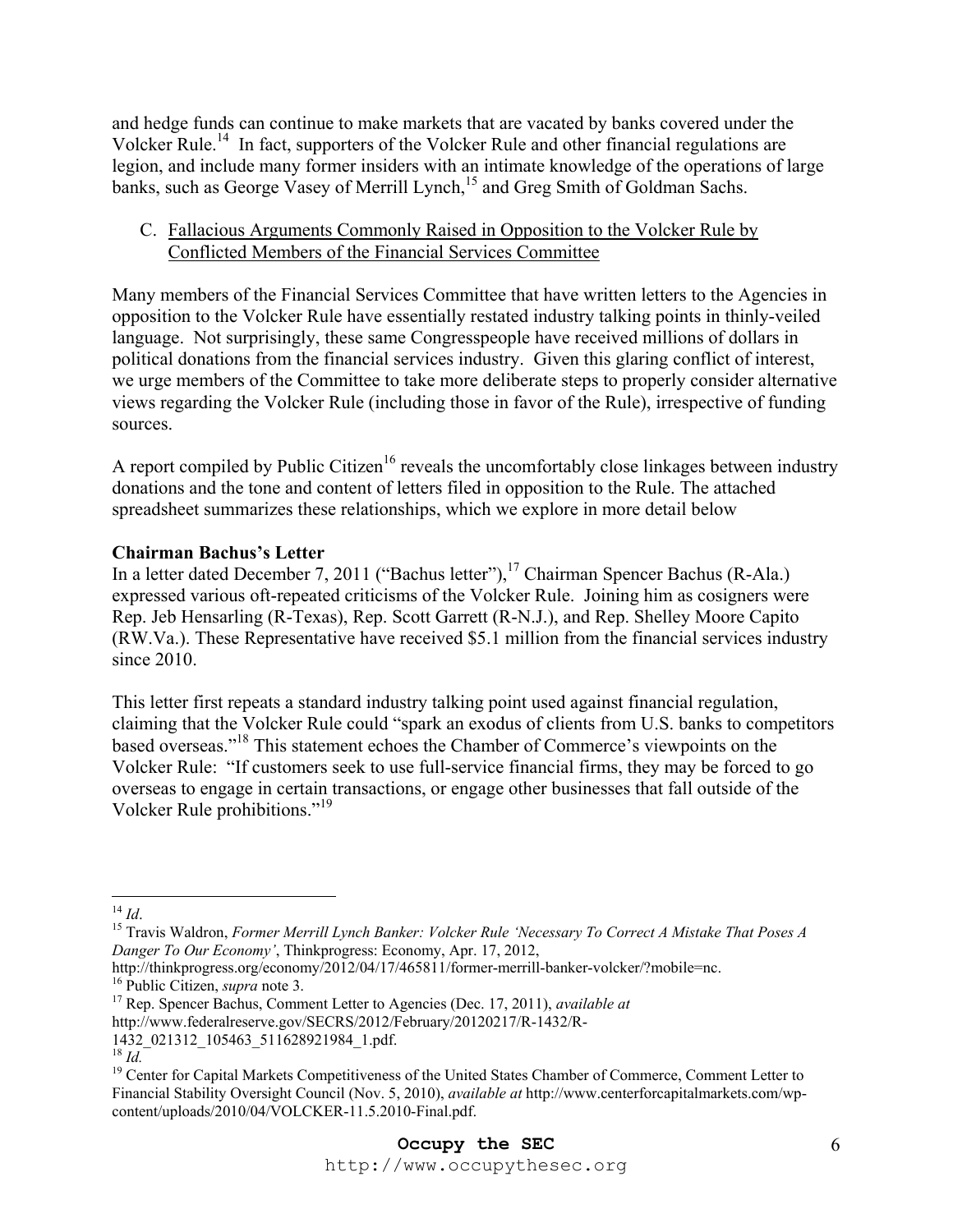First, despite the extensive attention plied upon the Volcker Rule over the last two years, it can hardly be claimed that there has been an "exodus" of clients from U.S. banks, partly because foreign jurisdictions have themselves strengthened their regulations in light of bank excesses during the current financial crisis.

Indeed, it would be in American banks' best interest for Congress to revamp and fortify the Volcker Rule. Stable, customer-focused banks actually enjoy a competitive advantage as they are freed from the shackles of risk attendant to proprietary trading activities. This competitive advantage will create a first-mover advantage for American banks that pursue less risky, more productive activities. Foreign banks that continue to conduct proprietary trading will fail at higher rates, thereby undermining their competitiveness.

The Bachus letter also claims that the Rule will reduce liquidity across multiple markets. However, this claim loses sight of the fact that the Volcker Rule does not prohibit proprietary trading activities outright. Rather, the Rule only restricts banks that have an implicit government insurance policy from engaging in such activities. The "invisible hand of the free market," that darling cherub of neoliberal economics, will likely push much of the current proprietary trading into the folds of hedge funds or traditional investment banks, not eliminate them outright (assuming, of course, that such activities actually add productive value to the economy). The Volcker Rule simply removes the government's all-too-visible hand from underneath the pampered haunches of banking conglomerates.

The Bachus letter does correctly state one point: that as a matter of practice, banks may find it impossible to differentiate between permitted market-making and proprietary trading.<sup>20</sup> It is for this very reason that we have argued in favor of abandoning the market-making exemption to the ban on proprietary trading. This revision would move the Volcker Rule closer to the venerable Glass-Steagall Act standard, which protected the overall financial markets for seven decades. The Glass Steagall Act succeeded in keeping the country safe from major financial catastrophes of the type that preceded its creation (the Great Depression) and that proceeded its repeal (the recent Great Recession). Small wonder then that even the architects of the Act's repeal, such as John Reed and Sandy Weill of Citibank, have recently gone on record in support of a rejuvenated Glass Steagall standard.<sup>21</sup> Congress can achieve this goal by strengthening the Volcker Rule, and removing the market-making exemption and other glaring loopholes. The resulting regulation would materially approximate the Glass Steagall Act.

## **Rep. Neuegbauer's Letter**

On December 20, 2011<sup>22</sup> Rep. Randy Neugebauer (R-Tex.) issued a letter, co-signed by 121 House members (including 22 members of the FSC), asking the Agencies to extend the initial

 $20$  Bachus, *supra* note 17, at 1.

<sup>&</sup>lt;sup>21</sup> See Bill Moyers, *John Reed on Big Banks' Power and Influence*, Moyers & Company, Mar. 16, 2012, http://billmoyers.com/segment/john-reed-on-big-banks-power-and-influence/; *see also* Evan Weinberger, *Despite Weill's Words, Breaking Up Banks Won't Be Easy*, Law360, July 25, 2012,

<sup>&</sup>lt;sup>22</sup> Rep. Randy Neugebauer, Comment Letter to Agencies (Dec. 20, 2011), *available at* 

http://www.federalreserve.gov/SECRS/2012/March/20120301/R-1432/R-

<sup>1432</sup>\_021312\_105460\_511628140719\_1.pdf.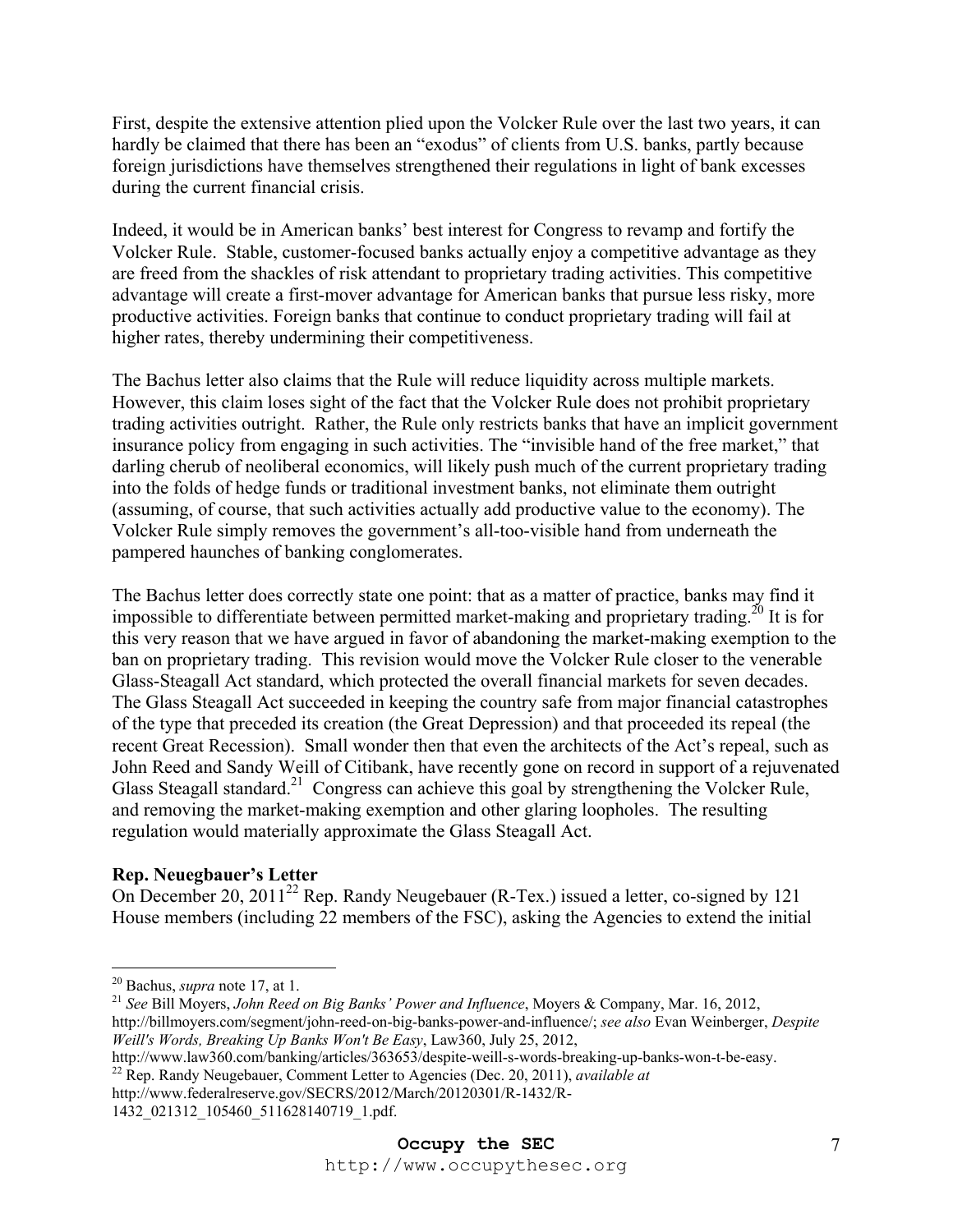deadline for comment to the Proposed Volcker Rule. These members of Congress received a combined \$36 million in donations from the financial lobby.

The letter expressed concern about the Volcker Rule's costs to the American economy: "the rule, as drafted, would result in higher borrowing costs for American businesses, thereby impacting economic growth and job creation." Once again, these words seem to echo the viewpoints routinely expressed by pro-industry groups like the Securities Industry and Financial Markets Association (SIFMA), the American Bankers Association (ABA), the Financial Services Roundtable, and the Clearing House Association. The reasoning behind this claim is that the Volcker Rule will hamper so-called "liquidity" in all financial markets, thereby raising the cost of capital across the board. This argument overstates and mischaracterizes the Rule's impact.

First, it is important to differentiate between the financial products that actually drive economic growth (i.e. conventional loans), and the risky financial products upon which covered banks increasingly focus their capital (i.e. complex structured products).

Free from the enforced separation between commercial and investment banking, as originally required by the Glass-Steagall Act, banks now prefer to engage in self-interested proprietary trading rather than pursuing traditional banking activities that actually promote true "liquidity" across markets. Liquidity in opaque financial instruments may have increased in recent years, but real liquidity, which benefits consumers, investors, small business owners, and homeowners, has not followed suit. The inflation-adjusted Dow Jones Industrial Average is around the same level that it was in the mid-to-late 1990's.<sup>23</sup> Similarly, the income of the typical American family is at the same level that it was in 1996.<sup>24</sup> However, unlike in 1996, over  $28\%$  of American homes are "underwater."<sup>25</sup> The banking lobby's elixir, financial market liquidity, has done little to reverse this trend. We therefore urge Congress to take banks' animadversions regarding "liquidity" with a grain of salt.

The Volcker Rule may well increase borrowing costs in opaque financial products, but given the monumental damage caused by those products in the current financial crisis, we believe the public will actually benefit from such increased costs.

One can hardly argue that capital markets were inefficient or illiquid before the burgeoning of esoteric financial products in the last 15 years. After all, the late 1990's saw a burst of real economic growth driven by technological innovation, which was in turn dependent on the ready availability of capital. Indeed, many well-informed people believe that securitizations and similar "innovations" have no productive value other than as a fee generation mechanism for financial companies. For example, in describing structured finance derivatives, President Bill Clinton has stated that "[w]e created all these new securities which have no value and create no jobs."26 In his view, the markets as a whole would be better benefited by longer-term, less

<sup>&</sup>lt;sup>23</sup> E.S. Browning, *Adjusted for Inflation, Dow's Gains Are Puny*, Wall St. J., Dec. 28, 2009.

<sup>&</sup>lt;sup>24</sup> Conor Dougherty, *Income Slides to 1996 Levels*, Wall St. J., Sep. 14, 2011.<br><sup>25</sup> John Gittelsohn, *U.S. 'Underwater' Homeowners Increase to 28 Percent, Zillow Says*, Bloomberg, May 9, 2011, *available at* http://www.bloomberg.com/news/2011-05-09/u-s-underwater-homeowners-increase-to-28-percentzillow-says.html.

<sup>26</sup> Robert Lenzner, *Clinton's Cure For Capitalism*, Forbes.com, Sep. 25, 2009,

http://www.forbes.com/2009/09/25/clinton-global-initiative-personal-finance-investing-ideas-bill-clinton.html.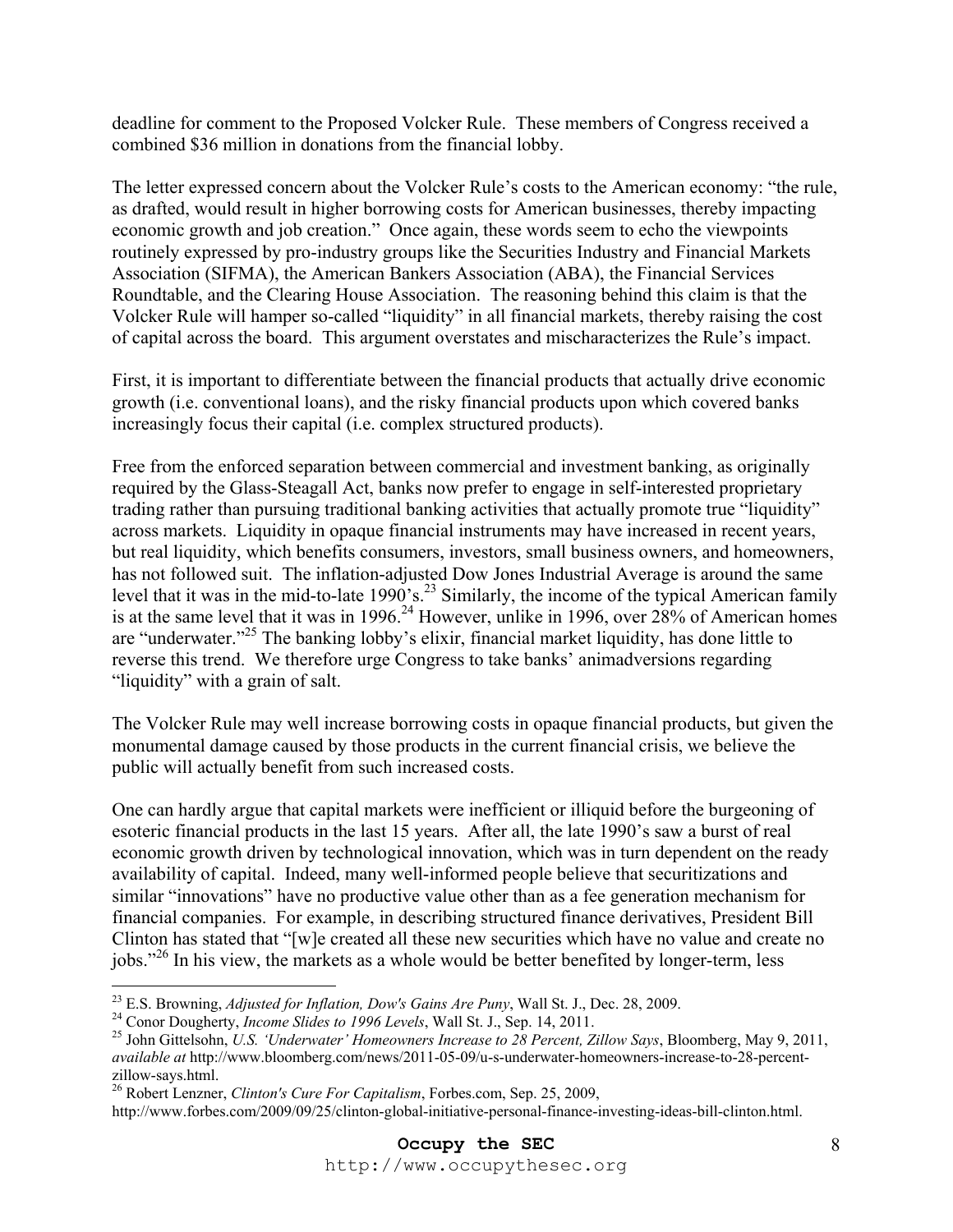complex forms of capitalization.<sup>27</sup> Paul Volcker has expressed a similar sentiment with respect to exotic financial instruments: "I wish someone would give me one shred of neutral evidence that financial innovation has led to economic growth—one shred of evidence."28

These viewpoints have empirical support. A comprehensive survey of empirical economic data has revealed little evidence for the existence of the financial innovation that is giddily extolled by financial institutions and their proponents.<sup>29</sup>

Financial innovation goes hand-in-hand with increased concentrations of risk and pricing opacity. The banking model has shifted away from "old-fashioned" prudential banking of the George Bailey variety, in favor of an "originate and distribute" model that revels in risk-taking. "[T]he banker today pays less attention to credit evaluation since the interest and principal on the loans originated will be repaid not to the bank itself, but to the final buyers of the collateralized assets."<sup>30</sup> From a Pareto-optimal, macroeconomic perspective, the markets would actually benefit if the Volcker Rule were to reduce "financial innovation" by government-backstopped banking entities.

## **Rep. Peters' et al's Letters**

Several representatives suggested that the Volcker Rule should exempt venture capital funds. For instance, on February 17, 2012, Rep. Gary C. Peters (D-Mich.) and 24 of his House colleagues (recipients of \$8.7 million in campaign contributions from the financial services industry since 2010) wrote:

Congress treated venture capital funds differently than hedge funds and private equity funds because of the unique characteristics of their investment model … These characteristics mean that investment in venture capital funds does not pose a danger to the safety and soundness of the banking system or create systemic risk for the larger economy.<sup>31</sup>

Other letters from Rep. Anna Eshoo (D-Calif.), Rep. Bob Goodlatte (R-Va.), Rep. Michael Honda (D-Calif.), Rep. Jackie Speier (D-Calif.), Sen. Michael Bennet (D-Colo.) Sen. Barbara Boxer (D-Calif.), and a jointly signed letter from Sens. Thomas Carper (D-Del.) Scott Brown (R-Mass.), Christopher A. Coons (D-Del.), Mike Crapo (R-Idaho), Pat Toomey (R-Pa.) and Mark Warner (D-Va.) also sought exemptions for venture capital investments.

 $27$  See id.

<sup>&</sup>lt;sup>28</sup> Interview with Satyajit Das, *The Financial Zoo: An Interview with Satyajit Das – Part I*, Naked Capitalism, Sep. 7, 2011, http://www.nakedcapitalism.com/2011/09/the-financial-zoo-an-interview-with-satyajit-das-%E2%80%93 part-i.html (last visited Nov. 12, 2011) ("US financial services increased its share of value added from 2% to 6.5% but is that a reflection of your financial innovation, or just a reflection of what you're paid?").

<sup>29</sup> *See* W. Scott Frame & Lawrence J. White, *Empirical Studies of Financial Innovation: Lots of Talk, Little Action?*, 42 J. Econ. Lit. 1 (2004).

<sup>&</sup>lt;sup>30</sup> Anastasia Nesvetailova, *The End Of A Great Illusion: Credit Crunch And Liquidity Meltdown* 16 (2008), http://www.diis.dk/graphics/publications/wp2008/wp2008-23\_credit\_crunch\_and\_liquidity\_meltdown.pdf. 31 Rep. Gary C. Peters, Comment Letter to Agencies (Feb. 17, 2012), *available at* http://www.sec.gov/comments/s7- 41-11/s74111-440.pdf.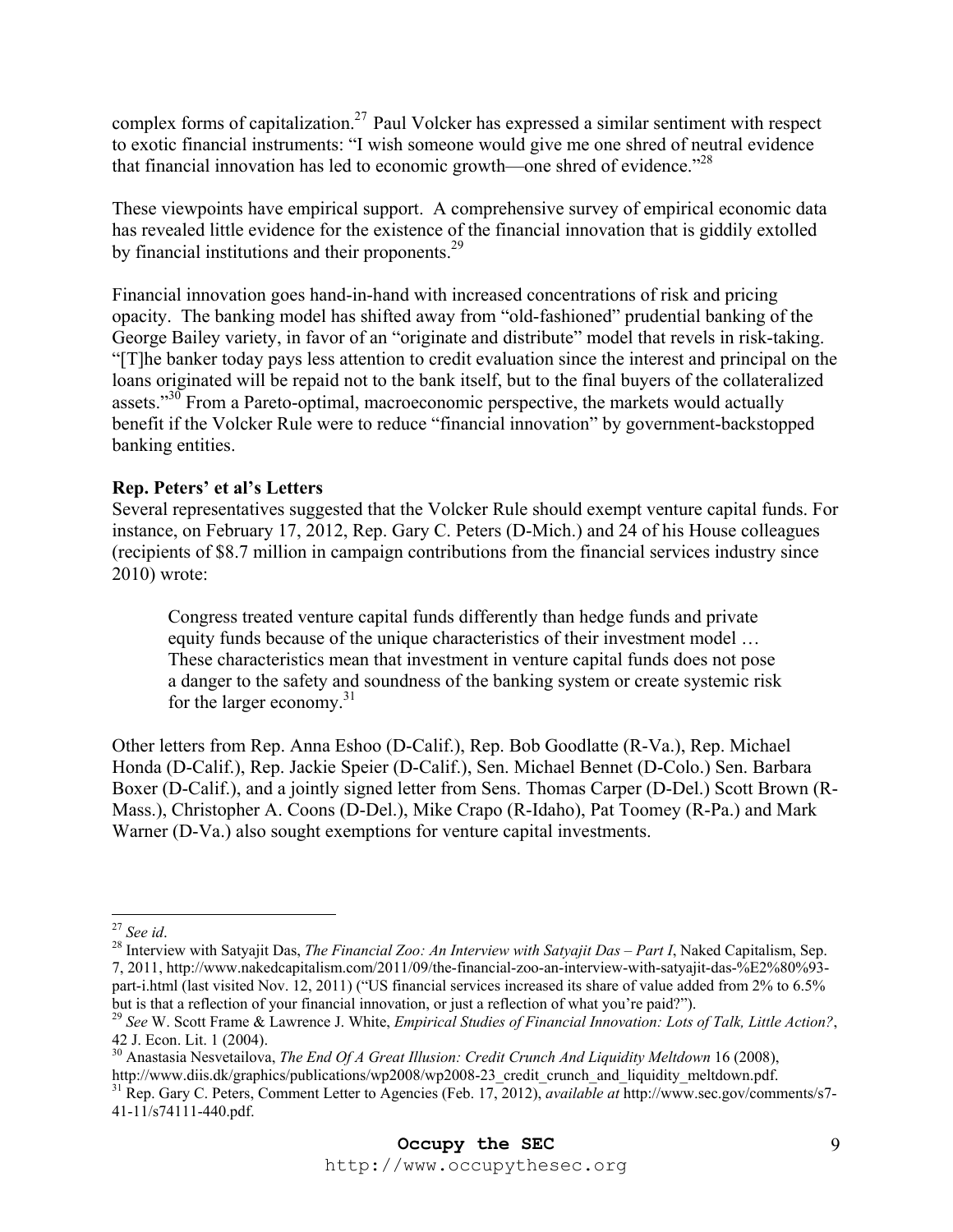Venture capital funds should not be exempted from the Volcker Rule. While venture capital is sometimes responsible for supplying needed capital that can create lasting businesses, very few venture-backed companies actually make it to a merger, and even fewer make it to the IPO stage. As Fred Wilson, partner at Union Square Ventures, noted: "Based on the NVCA statistics on the venture capital industry, there are on average 1,000 early stage financings every year."<sup>32</sup> Of that, "1–3% get to an IPO and 5–10% get to an M&A exit over \$100mm. So 85–95% of all venture backed startups will either fail or exit below \$100mm."33 Venture capital funds are inherently risky, as the majority of such funds will either fail outright, or exit for less than \$100 million. Thus, it would not be in the interest of the safety and soundness of the banking entities, or in the interest of the financial stability of the United States, to create a blanket exemption for venture capital funds.

Furthermore, a blanket exemption for venture capital funds would allow banking entities to house their proprietary trading activities under the guise of such funds, which already avail of many of the same exemptions from securities laws as hedge funds do. While we note that the SEC, in rule 203(l)-1 under the Advisers Act, sought "to distinguish venture capital funds from other types of private funds, such as hedge funds and private equity funds, and to address concerns expressed by Congress regarding the potential for systemic risk,"<sup>34</sup> we feel that at this stage Congress should not underestimate the ability of the banking entities to structure new entities that fall within the law but subvert its intent.

Thus, in order to prevent interests in hedge funds or private equity funds from being structured as venture capital funds and thereby circumventing the Volcker Rule, as well as to prevent banking entities from investing in yet another highly risky asset class, we **strongly oppose** an additional exclusion from the Volcker Rule for venture capital funds.

#### **Rep. Himes' Letter**

Rep. Jim Himes (D- Conn.), recipient of \$1.7 million in financial lobby funds,<sup>35</sup> asked that the Agencies define "covered funds" to "specifically exclude all wholly owned subsidiaries and joint ventured used for ordinary course investing and transactions otherwise permitted by the Volcker Rule."<sup>36</sup> We find this suggestion, while well-meaning, to be superfluous. If certain subsidiaries and joint ventures of banks are truly engaged in ordinary loan-making and investing, then those activities will necessarily fall outside the scope of the Volcker Rule. Creating a *per se* exemption for subsidiaries, on the mere basis of their status as subsidiaries, would create obvious avenues for evasion around the Volcker Rule's restrictions.

35 Rep. Jim Himes, Comment Letter to Agencies (Mar. 16, 2012), *available at* http://www.fdic.gov/regulations/laws/federal/2011/11c284ad85.pdf. 36 *Id*.

<sup>1</sup> <sup>32</sup> A VC, *There Aren't Many Exits Over \$100mm*, June 22, 2011, http://www.avc.com/a\_vc/2011/06/there-arentmany-exits-over-100mm.html.

<sup>33</sup> A VC, *There Aren't Many Venture Backed IPOs*, June 23, 2011, http://www.avc.com/a\_vc/2011/06/there-arentmany-venture-baced-ipos.html.

<sup>&</sup>lt;sup>34</sup> Exemptions for Advisers to Venture Capital Funds, Private Fund Advisers With Less Than \$150 Million in Assets Under Management, and Foreign Private Advisers, Investment Advisers Act Release No. 3222, 76 Fed. Reg. 39,646, 39,648 (July 6, 2011) (to be codifed at 17 C.F.R. §§ 275.202(a)(30)-1, 275.203(l)-1, (m)-1), *available at* http://www.sec.gov/rules/final/2011/ia-3222.pdf.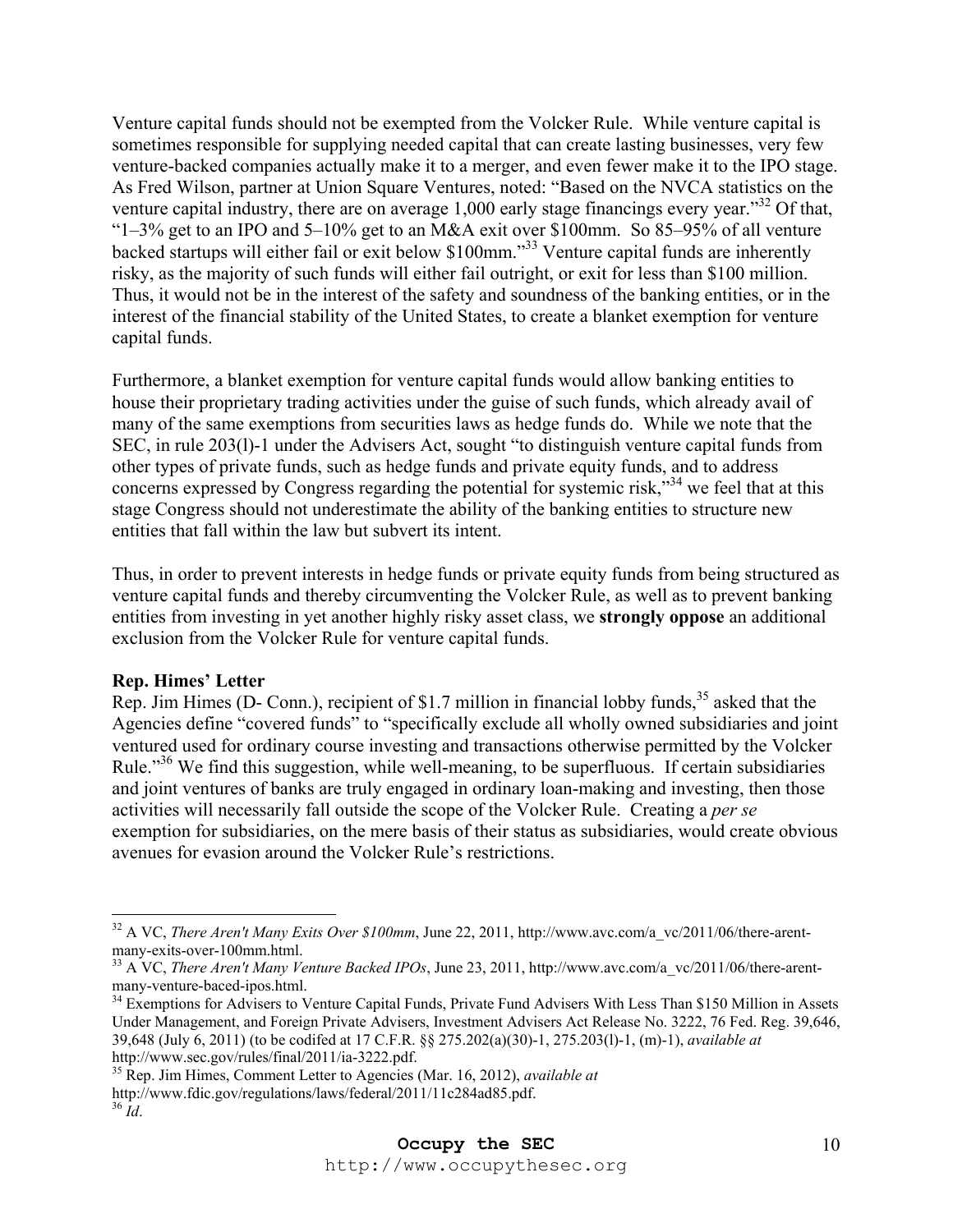## D. Conclusion

Section 619 of Dodd Frank is already law. The time for proposing a simple alternative to the Volcker Rule has come and gone. In our view, the energy of the Financial Services Committee's members should be directed at crafting novel legislative proposals that strengthen the existing law so that the regulators can craft a more efficient and straightforward set of rules. The FSC's quixotic quest to develop an industry-coddling Volcker alternative is the antithesis of what the American citizens demand and need. Taxpayers and consumers deserve protection from the predation of bankers who enjoy access to the public purse, coupled with financial immunity for their multi-billion dollar "mistakes."

Thank you.

Sincerely,  $\sqrt{s}$ **Occupy the SEC**

George Bailey Akshat Tewary Elizabeth K. Friedrich et al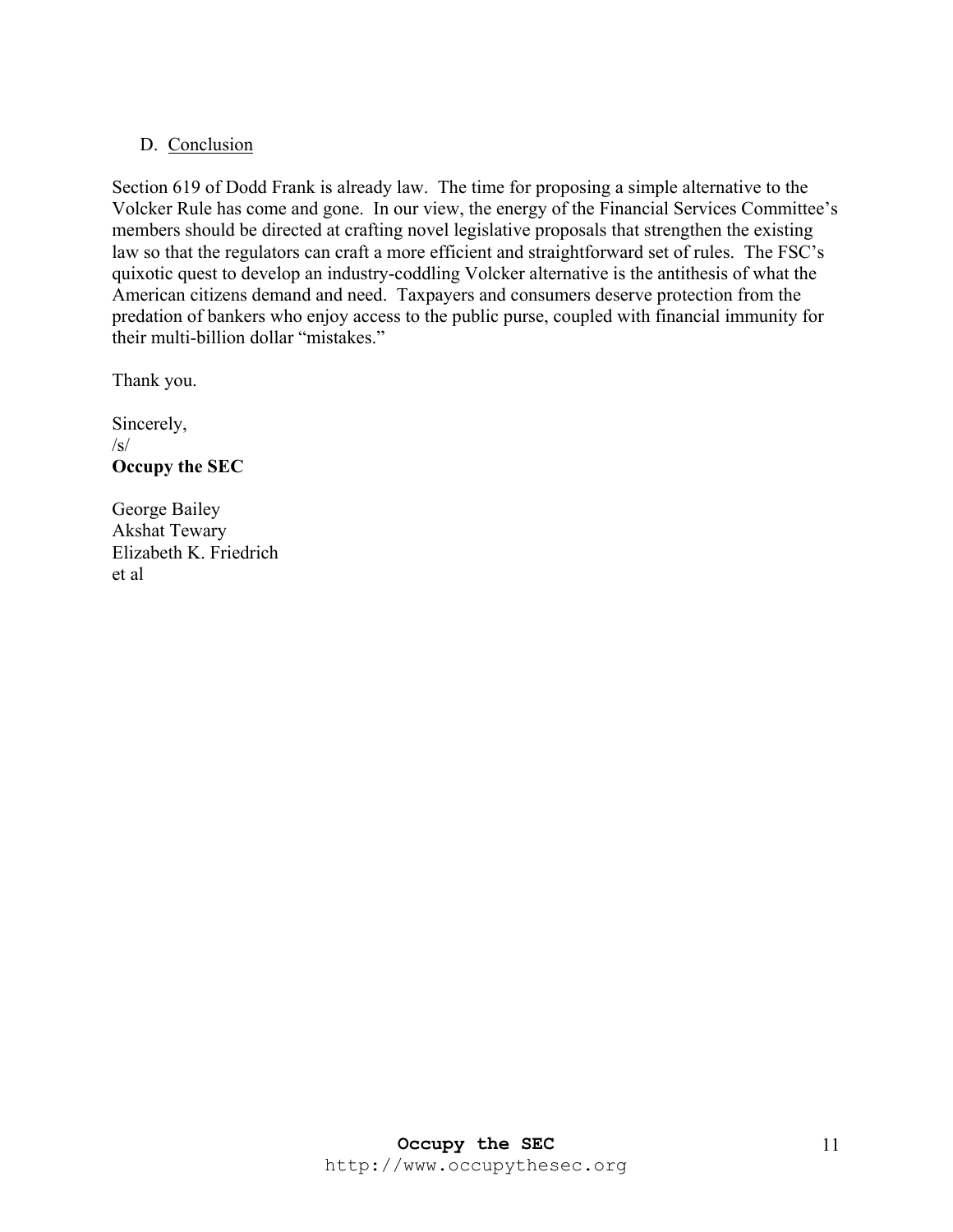| <b>Congressional R</b><br>Financial Services Se                                           | ctor Aimed at Weakening Financial Regulation<br>lecipients of Large Contributions from the                                                          |                                                     |
|-------------------------------------------------------------------------------------------|-----------------------------------------------------------------------------------------------------------------------------------------------------|-----------------------------------------------------|
| Financial Services Committee<br>Member                                                    | Comment letters signed in support of/ opposition to<br>strengthening the Volcker Rule                                                               | <b>Financial Services Sector</b>                    |
| Totals                                                                                    | Totals                                                                                                                                              |                                                     |
| 34 Republicans (28 signed weakening letters)<br>27 Democrats (8 signed weakening letters) | 17 letters to weaken the Volcker rule were signed by<br>donors to these members, avg 338K/per member)<br>172 House members (66.7 m received by FIRE |                                                     |
|                                                                                           | (\$1.9M received an average \$96k/per) No FSC<br>3 letters to strengthen signed by 20 members<br>member signed any of these letters                 |                                                     |
|                                                                                           | <b>Democrats (Majority Party)</b>                                                                                                                   |                                                     |
| Barney Frank, Massachusetts, Ranking Member                                               |                                                                                                                                                     |                                                     |
| Maxine Waters, California                                                                 |                                                                                                                                                     |                                                     |
| Carolyn B. Maloney, New York                                                              |                                                                                                                                                     |                                                     |
| Luis Gutierrez, Illinois                                                                  |                                                                                                                                                     |                                                     |
| Nydia Velázquez, New York                                                                 |                                                                                                                                                     |                                                     |
| Mel Watt, North Carolina                                                                  |                                                                                                                                                     |                                                     |
| Gary Ackerman, New York                                                                   |                                                                                                                                                     |                                                     |
| Brad Sherman, California                                                                  |                                                                                                                                                     |                                                     |
| Gregory W. Meeks, New York                                                                | Signator on McCarthy memo                                                                                                                           | \$643 thousand                                      |
| Michael Capuano, Massachusetts                                                            |                                                                                                                                                     |                                                     |
| Ruben Hinojosa, Texas                                                                     |                                                                                                                                                     |                                                     |
| William Clay, Jr., Missouri                                                               | Signator on McCarthy memo                                                                                                                           | \$178 thousand                                      |
| Carolyn McCarthy, New York                                                                | Lead signator (17 signatures) Weaken                                                                                                                | \$8.4 million Total (\$476 thousand to<br>McCarthy) |
| Joe Baca, California                                                                      |                                                                                                                                                     |                                                     |
| Stephen Lynch, Massachusetts                                                              |                                                                                                                                                     |                                                     |
| Brad Miller, North Carolina                                                               |                                                                                                                                                     |                                                     |
| David Scott, Georgia                                                                      |                                                                                                                                                     |                                                     |
| Al Green, Texas                                                                           |                                                                                                                                                     |                                                     |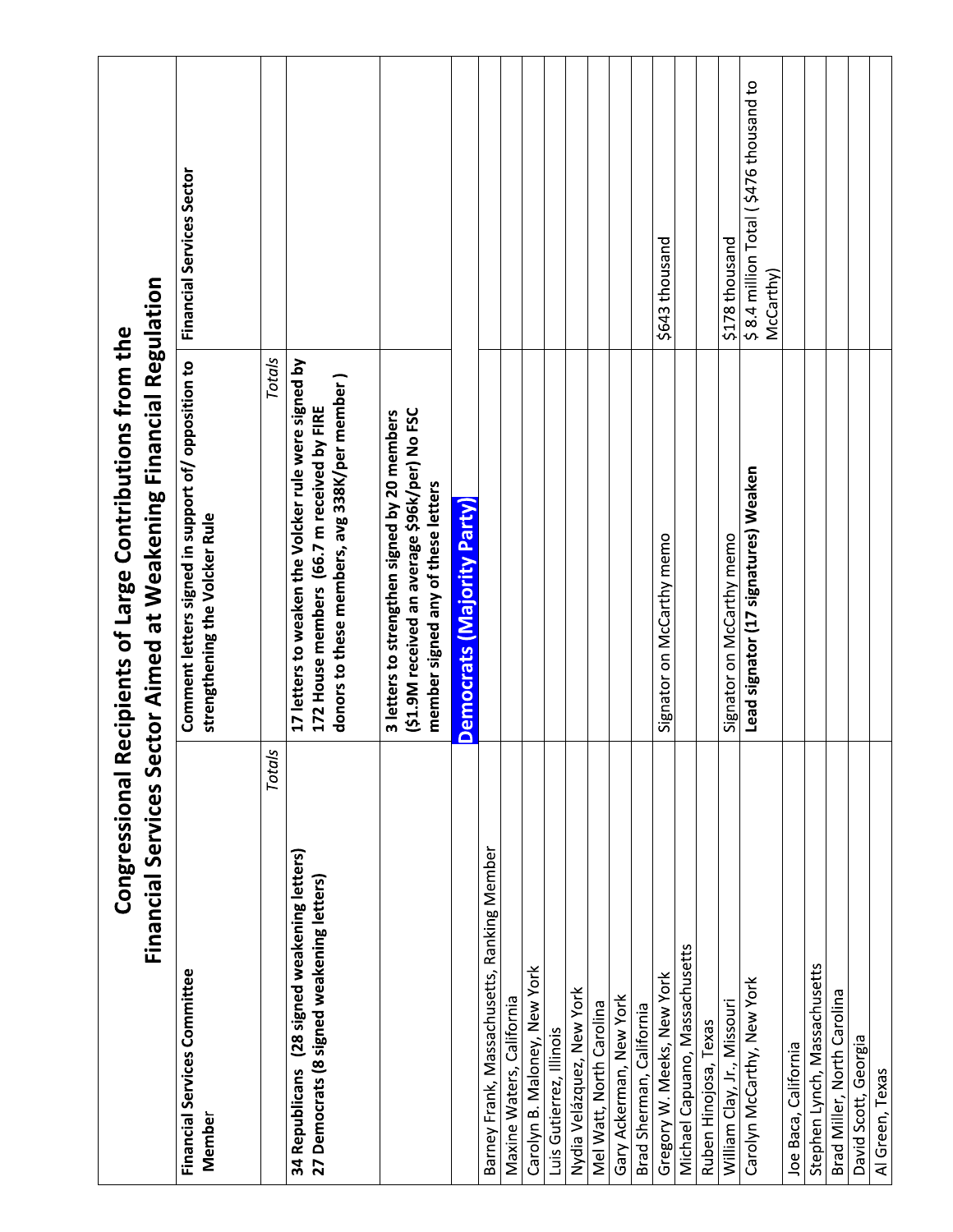| Emanuel Cleaver, Missouri                                                                          |                                                                       |                                          |
|----------------------------------------------------------------------------------------------------|-----------------------------------------------------------------------|------------------------------------------|
| Gwen Moore, Wisconsin                                                                              | memo Weaken &<br>Signator on Peters                                   | \$311 thousand (2)                       |
|                                                                                                    | Signator on McCarthy letter                                           |                                          |
| Keith Ellison, Minnesota                                                                           |                                                                       |                                          |
| Ed Perlmutter, Colorado                                                                            | Signator on Peters memo Weaken                                        | \$852 thousand                           |
| Joe Donnelly, Indiana                                                                              |                                                                       |                                          |
| André Carson, Indiana                                                                              |                                                                       |                                          |
| Jim Himes, Connecticut                                                                             | Lead signator (1 signatures) Weaken Signator on<br>Mcarthy letter     | \$1.7 million                            |
| Gary Peters, Michigan                                                                              | Lead signator (24 signatures) Weaken & Signator on<br>McCarthy letter | \$8.7 million (\$778 thousand to Peters) |
| John Carney, Delaware                                                                              | memo Weaken &<br>Signator on McCarthy letter<br>Signator on Peters    | \$199 thousand                           |
| documents/industrys-messengers-volcker-rule-report.pdf<br>*data came from: http://www.citizen.org/ |                                                                       |                                          |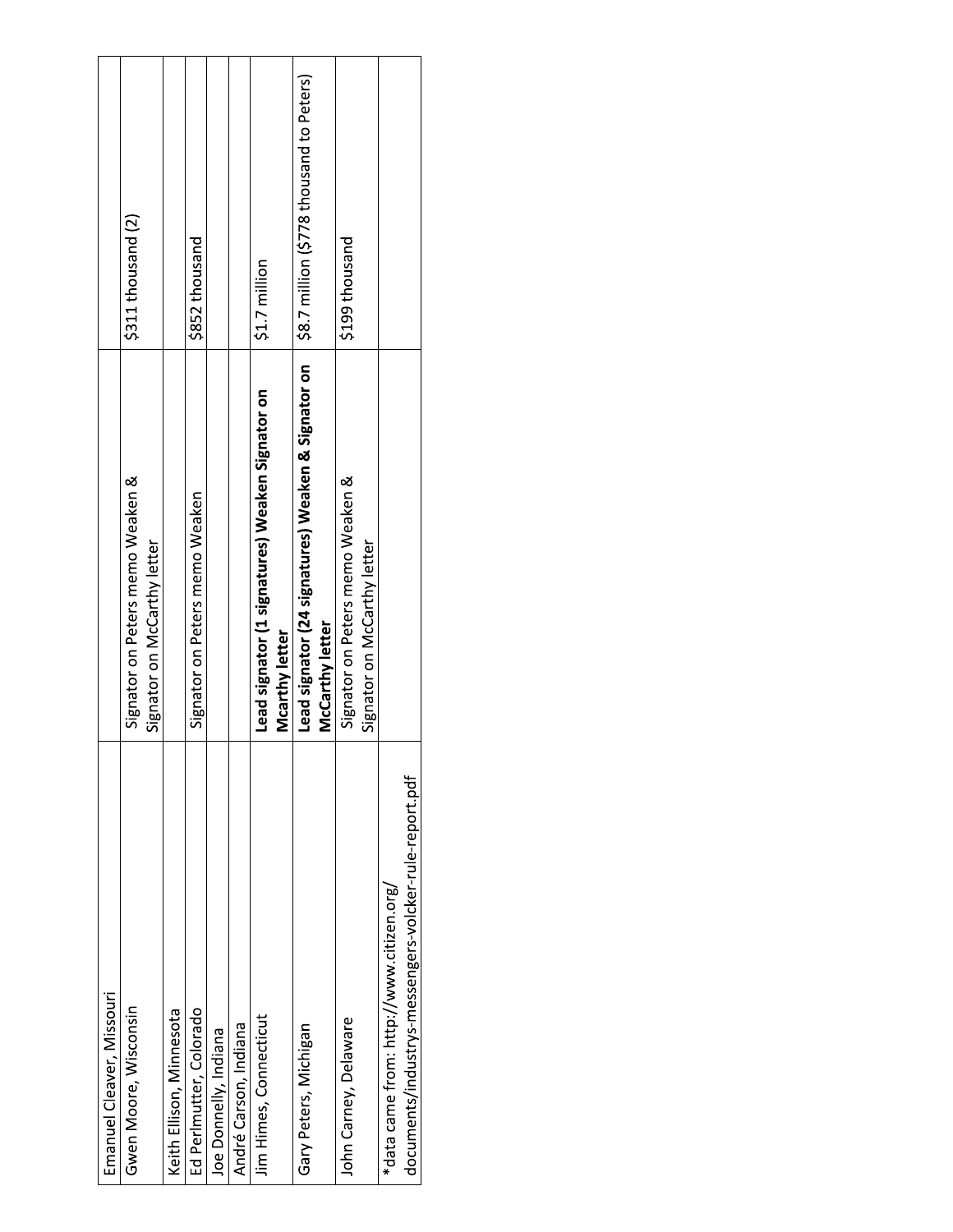|                                                                                           | Financial Services Sector Aimed at Weakening Financial Regulation<br>Congressional Recipients of Large Contributions from the                       |                                                    |
|-------------------------------------------------------------------------------------------|-----------------------------------------------------------------------------------------------------------------------------------------------------|----------------------------------------------------|
| Financial Services Committee<br>Member                                                    | Comment letters signed in support of/ opposition to<br>strengthening the Volcker Rule                                                               | Financial Services Sector                          |
| Totals                                                                                    | Totals                                                                                                                                              |                                                    |
| 34 Republicans (28 signed weakening letters)<br>27 Democrats (8 signed weakening letters) | 17 letters to weaken the Volcker rule were signed by<br>donors to these members, avg 338K/per member)<br>172 House members (66.7 m received by FIRE |                                                    |
|                                                                                           | (\$1.9M received an average \$96k/per) No FSC<br>3 letters to strengthen signed by 20 members<br>member signed any of these letters                 |                                                    |
|                                                                                           | <b>Republicans (Majority Party</b>                                                                                                                  |                                                    |
| Spencer Bachus, Alabama, Chairman                                                         | Lead signator (4 signatures) Weaken                                                                                                                 | \$5 million / (4) Scott Brown \$3.6m,<br>Warner 1M |
| Peter T. King, New York                                                                   | Signator on Neugebauer letter                                                                                                                       | \$454 thousand                                     |
| Ed Royce, California                                                                      | Signator on Neugebauer letter                                                                                                                       | \$1.4 million                                      |
| Frank Lucas, Oklahoma                                                                     | Signator on Neugebauer letter                                                                                                                       | \$378 thousand                                     |
| Ron Paul, Texas                                                                           |                                                                                                                                                     |                                                    |
| Donald A. Manzullo, Illinois                                                              | Signator on Neugebauer letter                                                                                                                       | \$412 thousand                                     |
| Walter B. Jones, North Carolina                                                           | Signator on Neugebauer letter                                                                                                                       | \$140 thousand                                     |
| Judy Biggert, Illinois                                                                    | Signator on Neugebauer letter &<br>Signator on Mcarthy letter                                                                                       | \$860 thousand                                     |
| California<br>Gary Miller,                                                                | Signator on Neugebauer letter                                                                                                                       | \$389 thousand                                     |
| Shelley Moore Capito, West Virginia                                                       | Signator on Bachus letter- Weaken                                                                                                                   | $\widehat{a}$<br>\$5 million                       |
| Chair<br>Vice<br>leb Hensarling, Texas,                                                   | Signator on Bachus letter- Weaken                                                                                                                   | $\widehat{a}$<br>million<br>\$5                    |
| Scott Garrett, New Jersey                                                                 | Signator on Bachus letter- Weaken                                                                                                                   | $$5$ million / (4)                                 |
| Randy Neugebauer, Texas                                                                   | Lead signator (121 signatures) Weaken                                                                                                               | \$36 million/ 121 (\$867 to Neugebauer)            |
| Patrick McHenry, North Carolina                                                           | Signator on Neugebauer letter &<br>Signator on Mcarthy letter                                                                                       | \$565 thousand                                     |